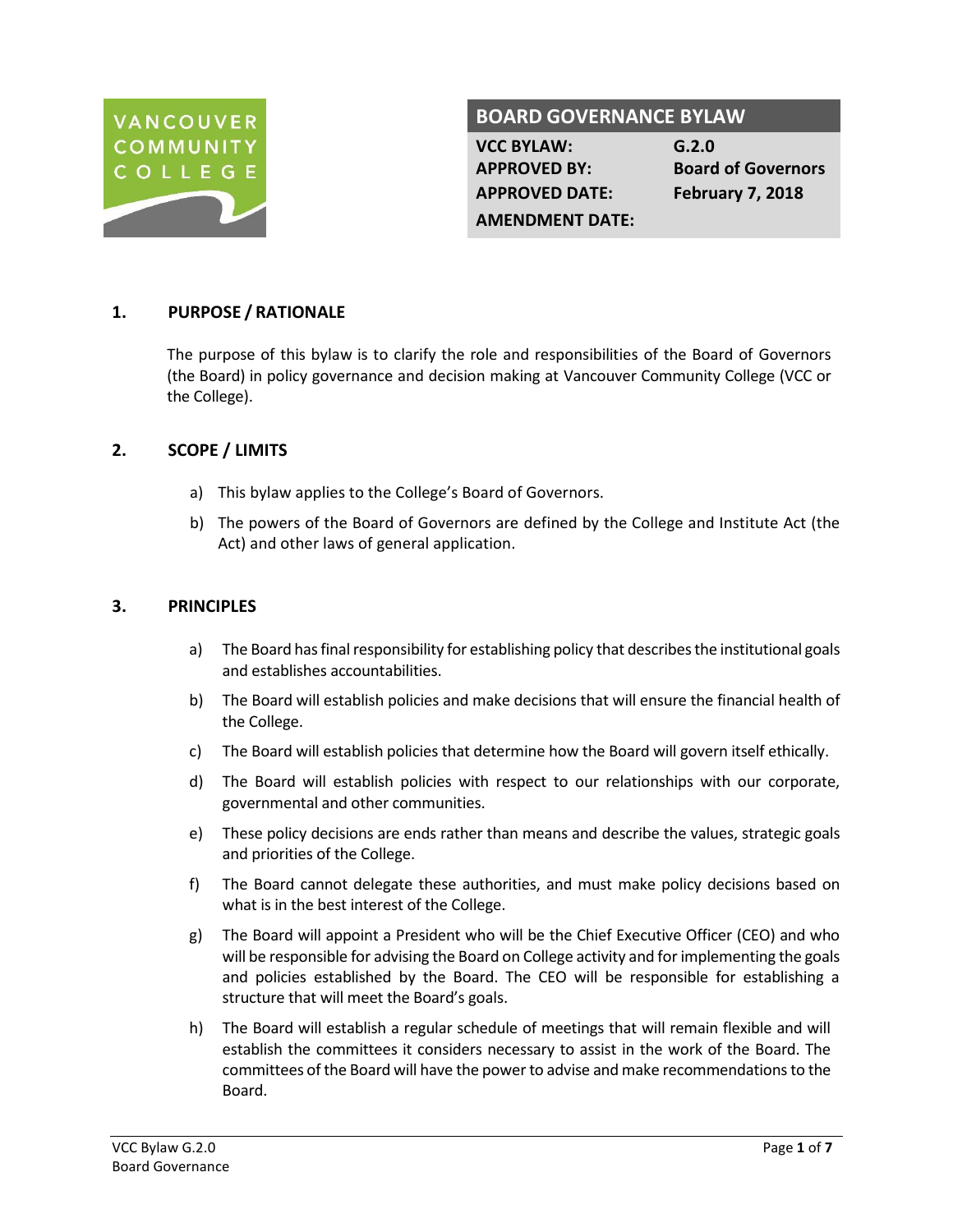# **4. ROLES & RESPONSIBILITIES**

### **4.1 Board Chair**

The role of the Chair of the Board is to provide leadership to the Board and to:

- a) Chair the regular, in camera, and special meetings of the Board.
- b) Act on behalf of the Board in liaison and linkage with the CEO.
- c) Delegate or appoint Board members to Standing Committees, to the Foundation Board, to Educational Council.
- d) Represent the Board at public events and College functions, or delegate.
- e) Act as the official spokesperson for the Board.
- f) Set the Board agenda.

### **4.2 Members of the Board**

- a) Attend all meetings of the Board, and give sufficient notice when attendance is not possible.
- b) Serve on Board Standing Committees as requested.
- c) Attend special College functions (e.g. Convocation) representing the Board as requested by the Board Chair.
- d) Notify the Board Chair of any real, perceived or potential conflict of interest situations.
- e) Notify the Board of any changes to eligibility to remain a member of the Board.

## **4.3 President and Chief Executive Officer (CEO)**

The role of the President and Chief Executive Officer is to provide leadership to the College, to represent the College within the community and to:

- a) Guide the development of policy options for the Board's consideration.
- b) Implement the policies of the Board.
- c) Develop an organizational structure and process that will enable the effective achievement of the Board's goals.
- d) Direct and guide the development of policy and procedures to manage the College.
- e) Subject to the direction of the Board, manage the property and assets of the College as its President and CEO, including the power to control and supervise access to and use of the property and those assets.
- f) And perform other duties as determined by the Board or as defined in the College and Institute Act.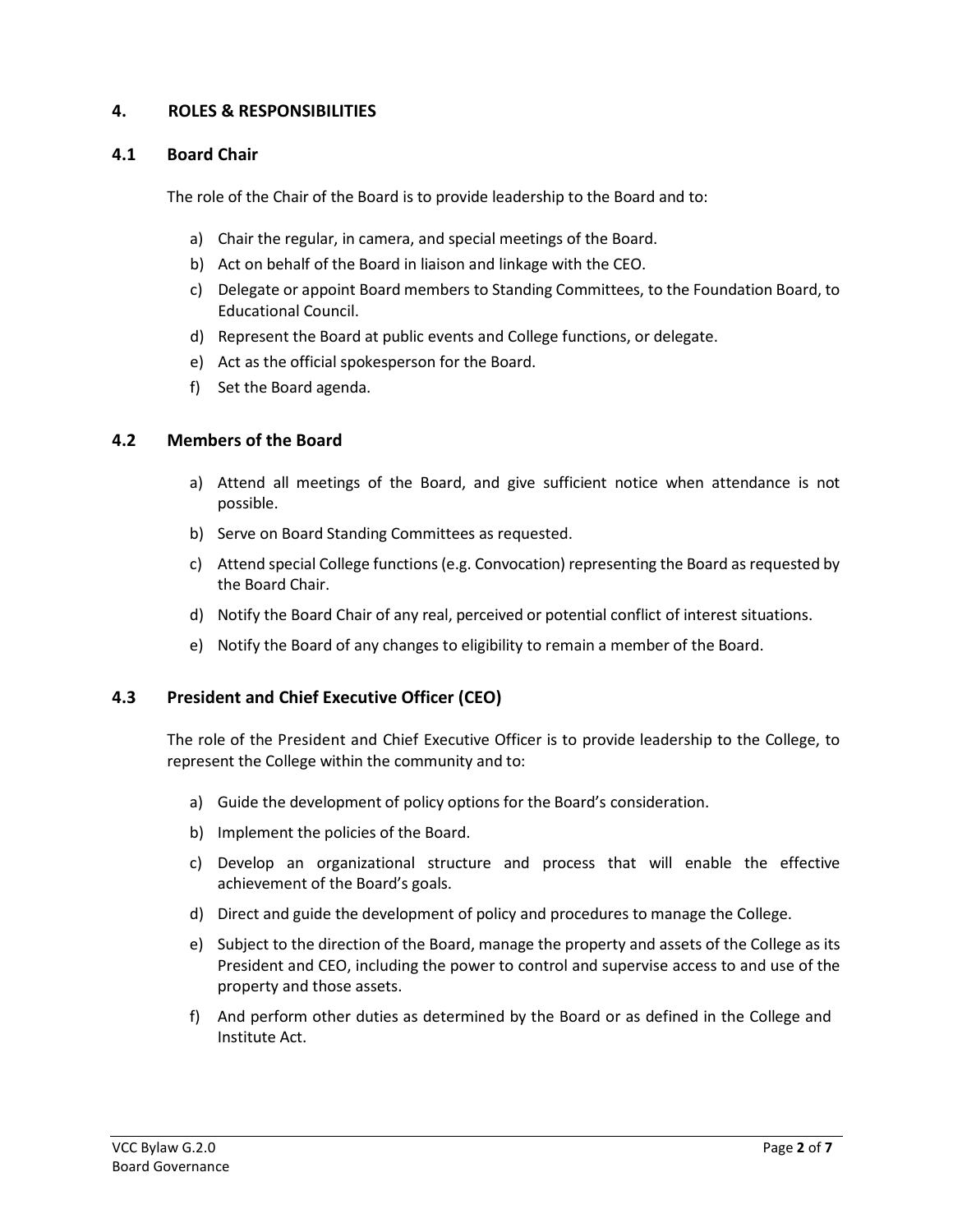# **4.4 Vice-Chair**

The Vice-Chair will be an appointed Board member, elected by the Board, for a one year term commencing from the date of election. In addition to the responsibilities under 4.2 of this bylaw, Vice-Chairs have the following responsibilities:

- (a) Assuming the Chair's responsibilities in their absence; and
- (b) Participate in the Governance Committee

### **4.5 Board Secretary**

The Board Secretary will be an employee of VCC and shall be responsible directly to the Board and be responsible for the following duties:

- a) Preparing orders of business as directed by the Chair and/or Vice Chair; acting as Secretary as required at all meetings of the Board;
- b) Supervising the preparation of minutes of meetings;
- c) Maintaining a permanent record of the activities of the Board including minutes of meetings of the Board and reports of any committee of the Board;
- d) Receiving, coordinating and directing communications between Board members and between the Board and any private, public or government agent or agency; and
- e) Carrying out such other duties as may be designated by the Board.

In the absence of the Secretary, the Chair shall name an Acting Secretary.

### **5. ELECTION OF THE CHAIR AND VICE-CHAIR**

- a) The Board will annually elect a Chair and Vice-Chair.
- b) The Chair and Vice-Chair will assume their position immediately upon the adjournment of the meeting.

### **6. BOARD STANDING COMMITTEES**

The Board shall establish Standing Committees as are necessary and advisable based on the recommendations of the Governance Committee.

The Board may from time to time establish task forces, advisory committees or other temporary working groups to address time limited projects.

The Board shall approve terms of reference for each of its Standing Committees which shall include, but shall not be limited to, the following:

- a) Finance and Audit Committee
- b) Governance Committee
- c) Human Resources Committee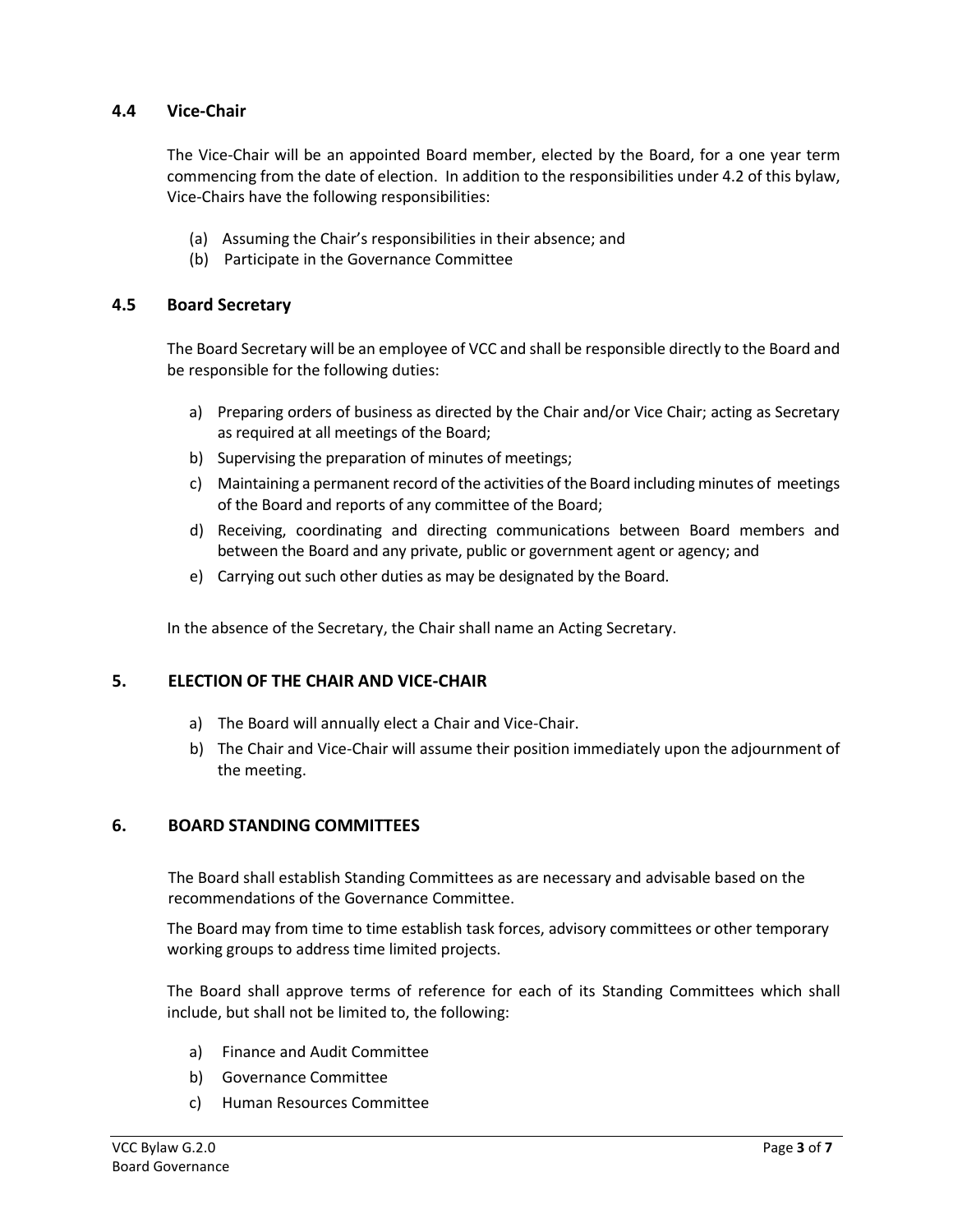Board Standing Committees meetings shall be held In Camera. All written materials and minutes from an In Camera meeting of a Board Standing Committee shall not be available for inspection by the public unless it has been released at a public session of a Board meeting.

Committee Chairs are responsible for:

- a) Working with the President to establish Committee meeting agendas;
- b) Chairing Committee meetings or when absent, designate a Chair; and
- c) Reporting back to the Board on Committee activities.

# **6.1 Finance and Audit Committee**

The purpose of the Finance and Audit Committee is to assist the Board in fulfilling its obligations and oversight responsibilities relating to financial planning, the audit process, financial reporting, the system of corporate controls and risk management, and when required, to make recommendations to the full Board for approval.

# **6.2 Human Resources Committee**

The purpose of the Human Resources Committee is to assist the Board in fulfilling its obligations relating to VCC's human resources issues, including President's evaluation and compensation, succession planning and significant human resources policies.

## **6.3 Governance Committee**

The purpose of the Governance Committee is to develop and recommend VCC's approach to good governance and VCC's governance framework, support and oversee Board member recruitment, and to lead processes to support and evaluate the effectiveness of the Board, Committees and individual Board members.

# **7. PROCESS FOR SEEKING ADVICE FROM EDUCATION COUNCIL**

The Chair of Education Council will provide advice from Education Council to the Board of Governors, as determined by Section 23 of the College and Institute Act "Advisory role of the Education Council."

# **8. DEVELOPMENT OF GOVERNING POLICIES**

## **8.1 Identification**

While the Board does not delegate its responsibility for identifying and developing governing policies, it expects that the CEO and their staff (the "administration") will exercise the initiative in identifying and developing a policy framework and policy statements (principles) for the Board's consideration.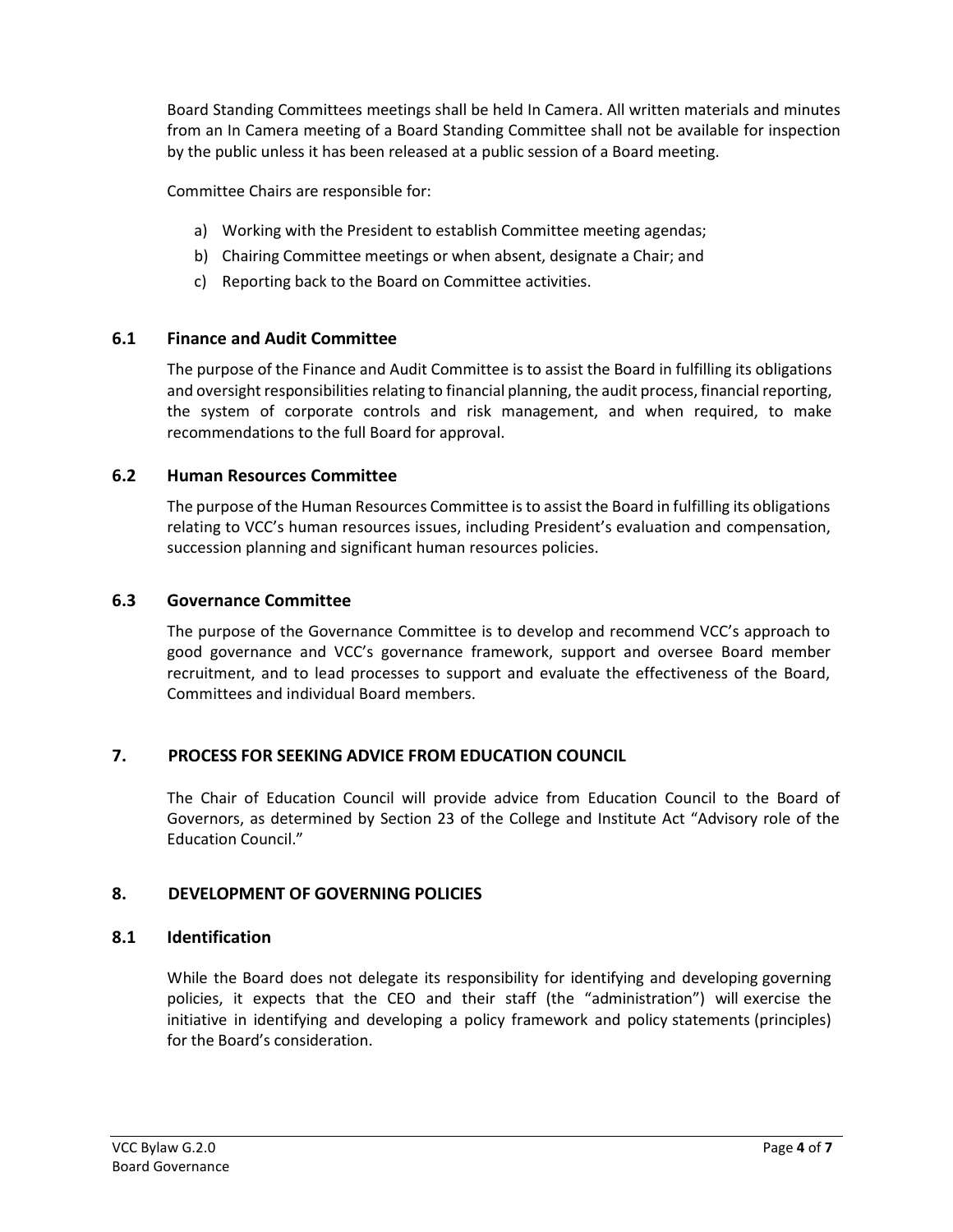## **8.2 Development**

The administration will manage the process of developing and drafting policy for the Board's consideration. Feedback will be acquired, appropriate to the governing policy. The statements presented to the Board will be those that have taken into consideration the current legislative, legal and financial limitations and the strategic directions of the College. The statements will be presented in consideration of the best interest of the College. Identification of the impact on the College will also be presented as will the concerns identified.

### **8.3 Adoption**

The Board's responsibility is to ensure that the policy meets the long-term goals of the College and meets the specific policy objective. The Board should identify concerns, offer suggestions and direct administration to re-draft the policy to address the Board's concerns. The Board should focus on the goals and objectives of the policy, directing administration to make the policy changes identified through the discussion. The Board will adopt the policy only when it is satisfied that the policy has met the policy objectives.

### **8.4 Implementation**

The implementation of policies is delegated to the administration through the CEO. However, the Board cannot delegate its authority to manage and implement those governing policies that describe how the Board will govern itself.

### **8.5 Review**

Monitoring governing policies will occur as needed when triggered by new legislation or a change in the strategic direction of the College or other events. Both the Board and the administration are responsible for identifying the need for changes to governing policies.

### **9. BOARD MEETINGS**

- a) **Conduct of Board Meetings**: The conduct of Board meetings will normally be governed by Robert's Rules of Order.
- b) **Attendance:** The College and Institute Act stipulates an attendance requirement for members of the Board. ("Where a member of the board has not attended three consecutive regular meetings of the board, they shall no longer be a member of the board unless excused by a resolution of the board." [S.59.7])
- c) **Quorum:** As stated in the College and Institute Act ("A majority of the members holding office constitute a quorum at a meeting of the board. [S.59.2])
- d) **Majority:** As stated in the College and Institute Act ("The affirmative votes of a majority present at the meeting at which a quorum is present are sufficient to pass a resolution of the board." [s.59.3]).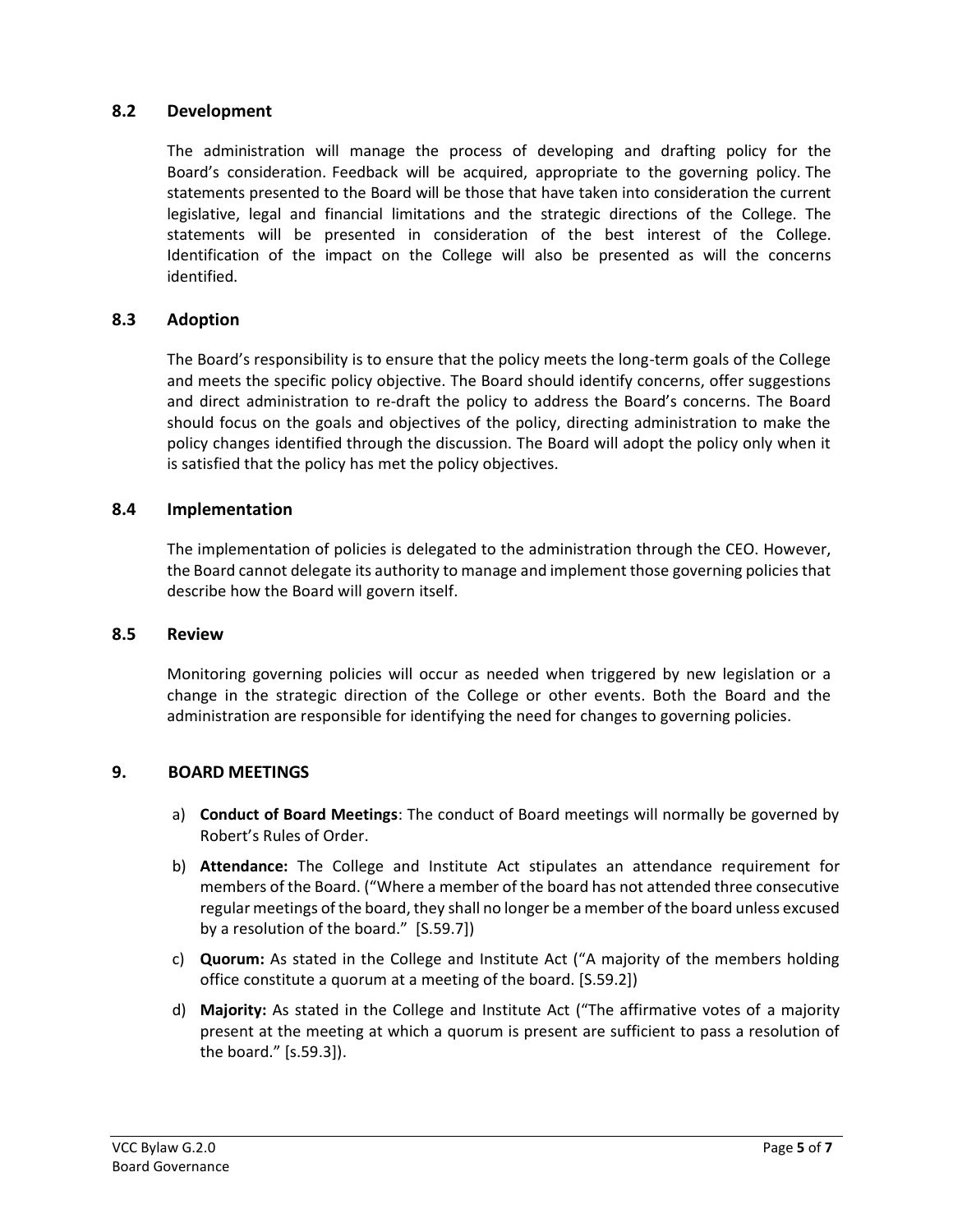- e) **Abstentions:** Abstentions have the effect of a negative vote (see majority above). If a member chooses to abstain, their abstention has the effect of casting a negative vote. Members who do not wish to affect a negative vote by their abstention, should absent themselves from the meeting during the vote.
- f) **Non-Board Reports:** To be considered for inclusion with the agenda, reports must be received by the Board Chair 10 days before the Board meeting, c/o the Office of the Board. The Board Chair will determine if the report is appropriate for inclusion in the Board agenda. (This includes union and association reports.)
- g) **Agenda Delivery to the Board:** Agendas for the regular meetings of the Board of Governors will be forwarded to the Board no later than 5 days before the scheduled Board meeting.
- h) **Resource Staff:** Administrative staff will be expected to attend and participate as required.
- i) **Status of Observers:** The regular meeting of the Board will be open to the public. Observers may only be recognized at the discretion of the Chair. (Observers do not participate in the meeting of the Board unless invited to do so by the Board, through the Chair.)
- J) **Telephone Conference Meetings:** Board members may participate in a Board meeting or any committee meeting by means of conference telephones or other communication facilities by which all other participants in the meeting can communicate with each other. A Board member participating in accordance with this provision shall be deemed to be present at the meeting, shall be counted in the quorum, and shall be entitled to speak and vote at that meeting. A member who participates in a meeting in the manner contemplated by this paragraph is deemed for all purposes of the College and Institute Act and the bylaws and policies of Vancouver Community College, to be present at the meeting and to have agreed to participate in that manner.

## **10. BOARD EVALUATION**

The Board Governance Committee will establish an evaluation process that will be completed by the Board annually. The purpose of a Board evaluation is to examine the Board's overall effectiveness, identify opportunities for improvement and to provide data that will assist with ongoing board orientation and governance related professional development.

## **11. BOARD ORIENTATION**

The Board Governance Committee will establish an orientation program for new Board members and an annual orientation that includes participation by all Board members. Ongoing orientation and governance related professional development will be conducted throughout the year.